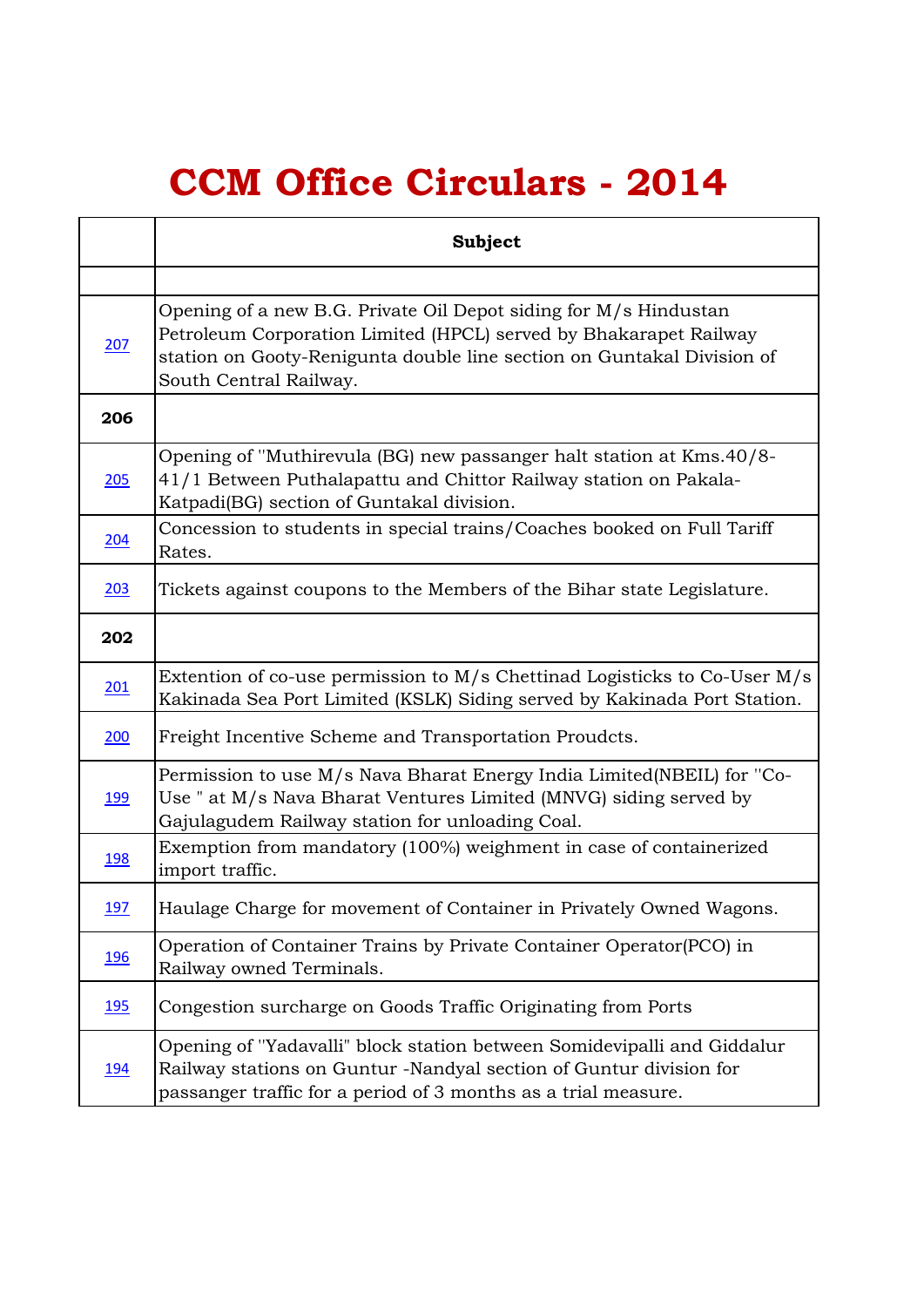| 193         |                                                                                                                                                                    |
|-------------|--------------------------------------------------------------------------------------------------------------------------------------------------------------------|
| <u>192</u>  | Permission for travel of Escorts in Goods Train.                                                                                                                   |
| <u> 191</u> | Alphabetical code change of the siding name from M/s Lanco Industries<br>Ltd., siding served by Rachagunneri station to M/s Srikalahasthi Pipes<br>Limited.        |
| <u>190</u>  | Addition/Correction/Deletion in the Numerical Code list of N.W. Railway.                                                                                           |
| 189         |                                                                                                                                                                    |
| <u>188</u>  | Rebate in freight for traffic transported in privately owned wagons.                                                                                               |
| <u>187</u>  | Grant of Co-user permssion for M/s Western Carriers to use M/s<br>Kakinada Sea Port Limited (KSLK) Siding served by Kakinada.                                      |
| <b>186</b>  |                                                                                                                                                                    |
| <u>185</u>  | Freight Rebate for traffic moved in 8 wheeler (LPG) wagons<br>(BTPGL/BTPGLN) procured by the OIL Industry -M/s HMEL.                                               |
| <u>184</u>  | Reiterating of rules for Revision of Forms for disabled and Patients.                                                                                              |
| <u>183</u>  | Commercial Notification for M/s SAIL(IISCO) Siding taking off from<br>Damodhar Railway station in Adra Division.                                                   |
| <u>182</u>  | Permission for allowing M/s.Gulbarga Power Pvt., Ltd as "Co-user" of<br>M/s.Vicat Sagar Cement Pvt Ltd., siding (MVCT) served by Tandur Station.                   |
| <u>181</u>  | Liberalised Wagon Investment Scheme (LWIS)                                                                                                                         |
| <u>180</u>  | Rerservation -group/familes travelling together being treated as one unit.                                                                                         |
| <u> 179</u> | Commissioning of cement loading line 7 & 8 without OHE of unit-IV Ultra<br>Tech Cement Limited ., served by Malkhaid Road.                                         |
| <u>178</u>  | Opening of Panyam (PNM) Station on Guntakal Division for handling<br>Inward and Outward Goods traffic in Trainloads.                                               |
| <u> 177</u> | Registration of demand for wagon electronically (e-RD) through FOIS Web<br>portal.                                                                                 |
| <u>176</u>  | Co-use permission is extended in favour of M/s Bharat Aluminium<br>Company Limited, as co-user of M/s Kakinada Sea Port Limited siding<br>served by Kakinada Port. |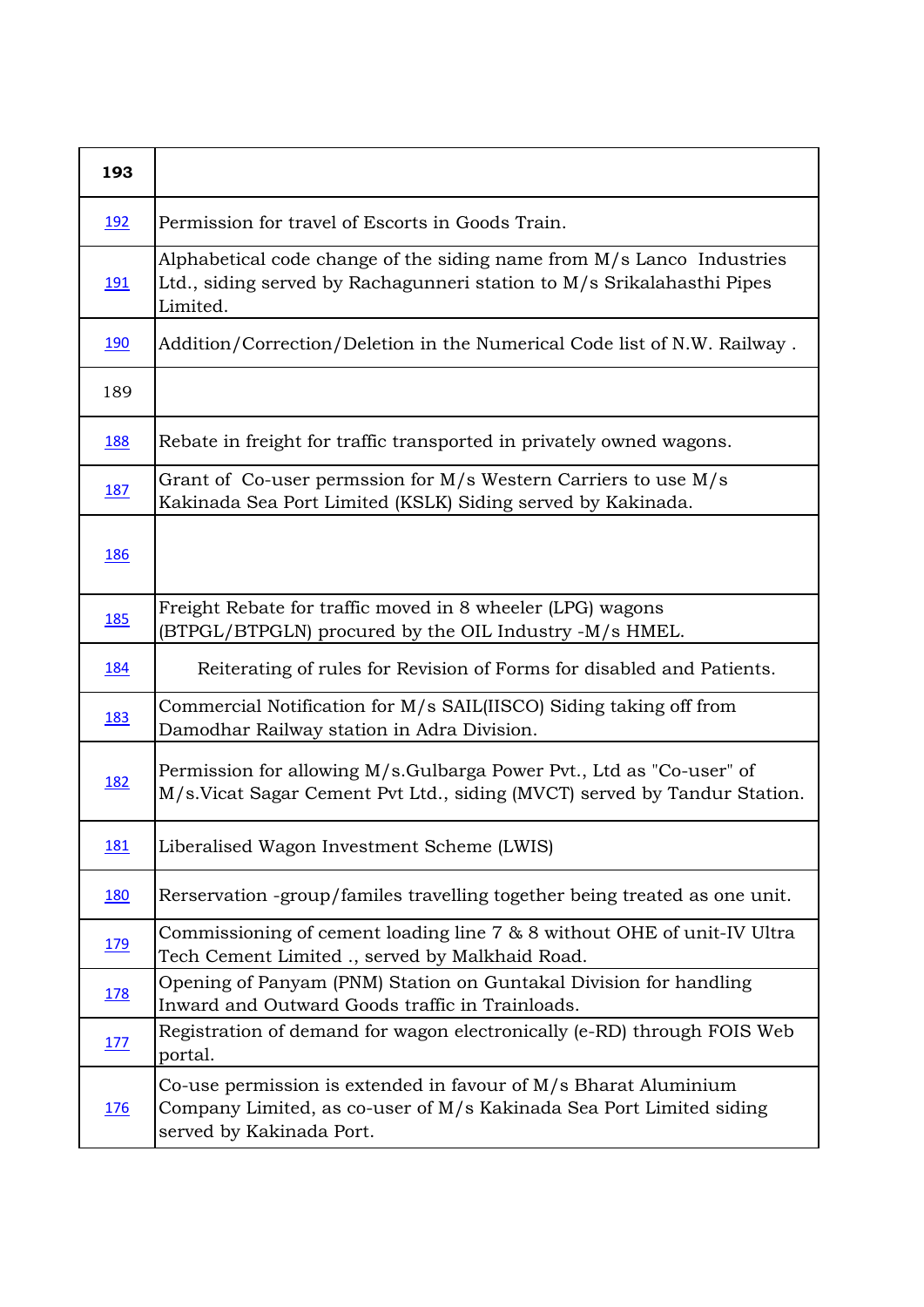| <u>175</u>  | Opening of a new BG private siding for M/s. Vicat Sagar Cement Pvt., Ltd.,<br>siding served by Tandur station on Secunderabad division of South Central<br>Railway.               |
|-------------|-----------------------------------------------------------------------------------------------------------------------------------------------------------------------------------|
| <u>174</u>  | Revised Private Freight Terminal (PFT) Scheme (Amendment No.1 to PFT<br>Policy).                                                                                                  |
| <u>173</u>  | Fixation of siding changes on firm basis for M/s Bharat Petroleum<br>Corporation Ltd., (MBPG) siding served by Gooty station of Guntakal                                          |
| <u>172</u>  | Rationalisation Scheme General Order No.01/2014- Amendment no.1                                                                                                                   |
| 171         | Co-use permission is extended in favour of M/s Vedanta Aluminium<br>Limited as Co-user of M/s Kakinada Sea Port Limited, Siding Served by                                         |
| <u>170</u>  | Rebate in freight rates on Alumina for traffic transported in privately<br>Owned wagons of M/s Hindalco Industries Limited -additional unloading                                  |
| <u>169</u>  | Rebate in freight for traffic transported in privately owned wagons.                                                                                                              |
| <u>168</u>  | Chargeable distance of stations of Mungilipattu between Panapakam and<br>Kotala halt stations.                                                                                    |
| <u>167</u>  | Rebate in freight to M/s Bulk Cement Corporation of India Ltd., (BCCIL) for<br>transportion of Bulk cement from Wadi cement to Kalamboli for M/s ACC                              |
| <u>166</u>  | Rebate in freight for traffic transported in privately owned Wagons.                                                                                                              |
| <u>165</u>  | Permission for travel of Escorts in Goods Train.                                                                                                                                  |
| <u>164</u>  | Rationalization of rates of Military Traffic.                                                                                                                                     |
| <u>163</u>  | Mega block for gauge conversion work over Lumbding-Badarpur -Silchar<br>(MG) section w.e.f. 1st Oct 2014.                                                                         |
| <u> 162</u> | Notification of Permission for allowing M/s Singareni Collieries Company<br>Limited as co-user of M/s Global Coal & Mining private Limited Siding at<br>Asifabad Railway Station. |
| <u>161</u>  | e-RD- Registration of demand for wagon electronicaly through Web.                                                                                                                 |
| <u>160</u>  | Opening of Rupaund Goods Shed for handling of 'D' Priority non -<br>programmed coal and unloading facility.                                                                       |
| 159         | CANCELLED                                                                                                                                                                         |
| <u>158</u>  | Working hours for POL unloading sidings M/s Bharat Petroleum<br>Corporation limited Siding served by Gooty (MBPG) over Guntakal Divisoin<br>of S.C.Rly.                           |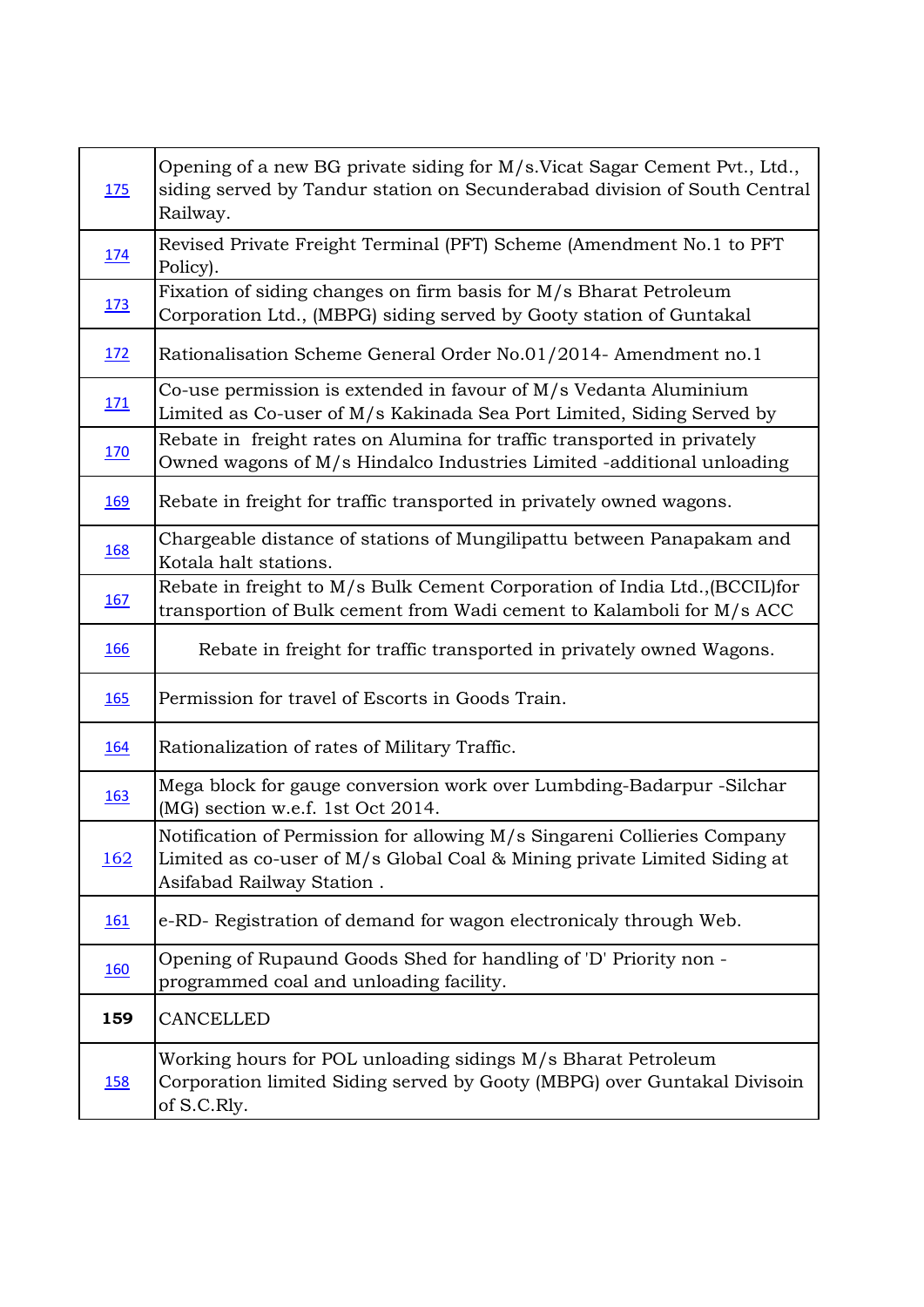| 157         | Grouping of Goods sheds stations for Levy of Wharfage charge.                                                                                                              |
|-------------|----------------------------------------------------------------------------------------------------------------------------------------------------------------------------|
| <u>156</u>  | Cancellation of Co-user permission for M/s Anand Transport Private Ltd to<br>co-use M/s Global Coal & Mining Private Limited siding served by Asifabad<br>Railway Station. |
| <u>155</u>  | Registration fee for Registration of Indents for Parcel Vehicles.                                                                                                          |
| <u>154</u>  | Revision of shunting charges - payment period.                                                                                                                             |
| <u>153</u>  | Transportation of relief material to fllod affected areas of Jammu & Kashmir<br>State - Free of charge.                                                                    |
| <u>152</u>  | Notification of chargeable interdistance of station of DUDHNOI-<br>MENDIPATHAR section under RANGIYA Division.                                                             |
| <u>151</u>  | Charging principles of tourist trains announced in the Railway Budget<br>2014-15.                                                                                          |
| <u>150</u>  | Implementation of roud the clock working hours at Ravikampadu (RVD)<br>goods shed.                                                                                         |
| 149         | Revision of Siding charges w.e.f 01.07.2014 for M/s Vasavadatta Cement<br>Limited Siding served by Seram Railway Station.                                                  |
| <u>148</u>  | Revision of siding charges w.e.f 01.07.2014 for M/s Karnataka Power<br>Corporation Limited Siding served by Yadalapur Railway Station.                                     |
| <u>147</u>  | Movement of Restricted Commodites in Import Containers.                                                                                                                    |
| 146         | Automatic Freight Rebate for Traffic Loaded in Inter Zonal Traditional<br>empty Flow Direction (TEFD)                                                                      |
| 145         | Routing and Rating of Goods traffic General Order No.01/2014.                                                                                                              |
| <u>144</u>  | Khantapara Railway siding as full rake Railway siding of KGP division.                                                                                                     |
| 143         | Service Tax Certificate for Transportion of Goods by Rail (STTG Certificate)                                                                                               |
| <u>142</u>  | Revision of forms of Patients.                                                                                                                                             |
| <u> 141</u> | Notified Station ' for the purpose of removal of goods without delay.                                                                                                      |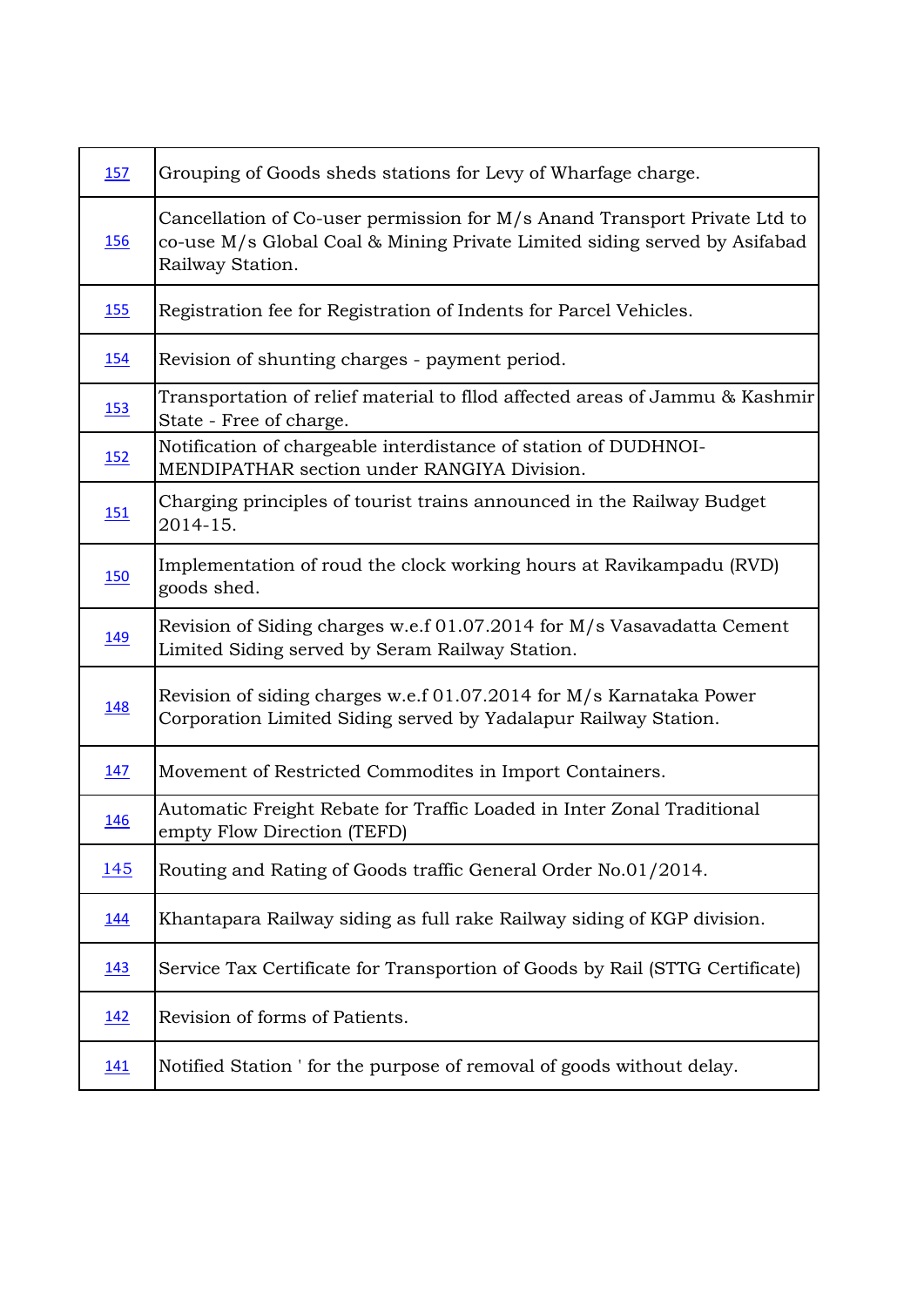| <u>140</u>  | Opening of Rangepalli (REPI) Station between Chakarlapalli(CPL) and<br>Penukonda (PKD) stations on SBC-DMM section over Bengalore division for<br>passanger and Luggage traffic. |
|-------------|----------------------------------------------------------------------------------------------------------------------------------------------------------------------------------|
| <u>139</u>  | Revision of charges for Hopital-on -Wheels organized by Impact India<br>Foundation, Mumbai for the year 2014-15.                                                                 |
| <u>138</u>  | Re-opening of Mamdapur Passanger Halt station between Valigonda and<br>Nagireddypalli Railway Station on Nadikudi- Bibinagar section of Guntur                                   |
| <u>137</u>  | Levy of service tax on booking of Postal mail or mail bags and Household<br>effects.                                                                                             |
| <u>136</u>  | Opening of Medchal (MED) Station for handling Inward and Outward<br>Military traffic.                                                                                            |
| <u>135</u>  | Opening of Bolarum (BMO) Station for hanlding Inward and Outward<br>Military traffic.                                                                                            |
| <u>134</u>  | Repetition of stations in Circular Journey tickets.                                                                                                                              |
| <u>133</u>  | Haulage charges recoverable for movement of Milk traffic in Railway Milk<br>Tankers (RMT) Owned by private parties.                                                              |
| <u>132</u>  | Issue of Rates Quotation/Certificate - Charging of fee by Railways.                                                                                                              |
| <u>131</u>  | Conversion of Potapadu, Perecherla, Poodoor and Jaulka halt stations into<br>block station.                                                                                      |
| <u>130</u>  | Addition/Correction/Deletion in the Numerical Code list of N.W. Railway.                                                                                                         |
| <u>129</u>  | Opening of Krishnapuram(KPU) Station for handling Inward and Outward<br>Goods traffic.                                                                                           |
| <u>128</u>  | Non-Levy of Service Tax on Security Deposit for booking of Special<br>Trains/Coaches/Saloons.                                                                                    |
| 127         | Notification of Inter-Distance of Mamdapur Halt Station With adjacent<br>stations of Guntur Division in RBS.                                                                     |
| <u>126</u>  | Examption for Mandatory (100%) Weighment in case of containerised<br>Import Traffic.                                                                                             |
| <u>125</u>  | Revision of siding charges with effect from 01.07.2014.                                                                                                                          |
| <u> 124</u> | Free time for loading / unloading of BCFC wagons.                                                                                                                                |
| <u> 123</u> | Permission for M/s Karam Chand Thapar & Bros (Coal Sales) Limited as Co-<br>user of M/s Kakinada Sea Port Limited siding Served by Kakinada (KSLK).                              |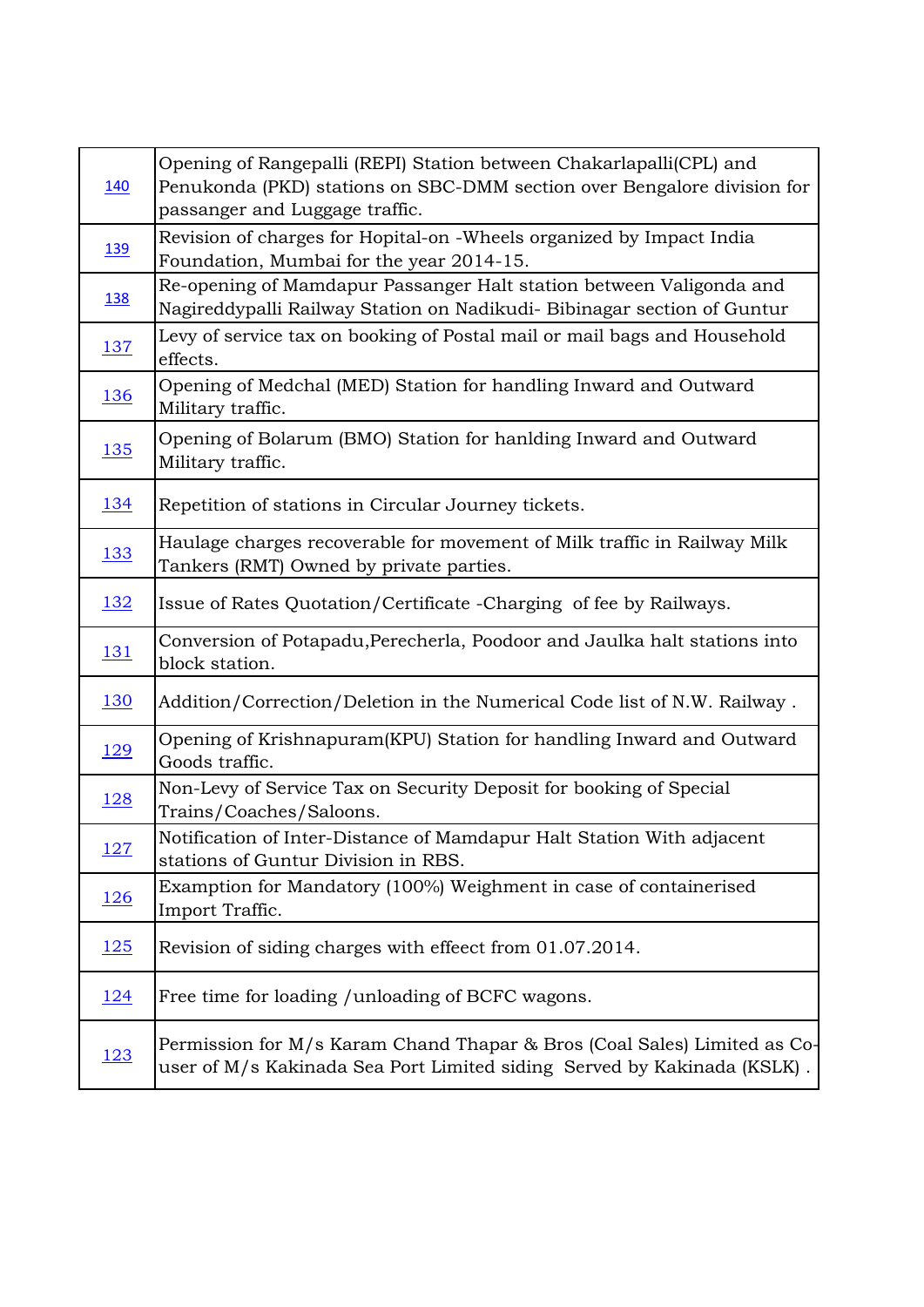| <u>122</u>  | Notification for handling inward " Copper Slag" commodity at M/s Ultra<br>Tech Cements Limited siding served by Gadchandur Railway<br>Station(UCLG/GDCR)                                       |
|-------------|------------------------------------------------------------------------------------------------------------------------------------------------------------------------------------------------|
| <u>121</u>  | Opening of Janpahad (JNPD) station of Guntur division for handling<br>Inward Coal traffic in train loads.                                                                                      |
| <u>120</u>  | Rationalisation Scheme General Order No.01/2012.                                                                                                                                               |
| 119         |                                                                                                                                                                                                |
| <u> 118</u> | Implemention of Round the Clock Working hours at<br>HPCL/Cherlaplli, IOHR/Ramagundam Siding and Warangalg Goods<br>Terminal,                                                                   |
| 117         |                                                                                                                                                                                                |
| <u>116</u>  | Weighment of Coal Tar through dip measurement method.                                                                                                                                          |
| <b>115</b>  | Opening of Suratgarh Thermal Power Siding (STPB) for inward Steel traffic.                                                                                                                     |
| <u> 114</u> | Revision of Concession forms (Combined forms) for all the four categories of<br>handicapped persons and for all categories of patients except Ostomy<br>patients.                              |
| <u> 113</u> | Accountal of difference of fare collected by TTEs.                                                                                                                                             |
| <u> 112</u> | Opening of New Halt station of Valluru Halt between Itikyala-Manopad<br>segment on SC-DHNE section of HYB Division and their Chargeable<br>distances for Coaching and Goods traffic.           |
| 111         | Transfer of siding from M/s M.Venkateswara Rao & Others to M/s<br>Akhilesha Agro Farms Private Limited siding served by Navabpalem.                                                            |
| 110         | Revision of Siding charges with effect from 01.07.2014 on South Central<br>Railway.                                                                                                            |
| <u>109</u>  | Extension of Tornagallu (TNGL) Station for Inward Steel traffic.                                                                                                                               |
| <u>108</u>  | Extension of Bellary (BAY) Good Shed as Container Rail Terminal (CRT).                                                                                                                         |
| 107         | Commercial Notification for Commessioning of the main take off line to Unit-<br>IV of M/s Ultra Tech Cements (UTCM) Siding served by Malkhaid Road on<br>SC Division of South Central Railway. |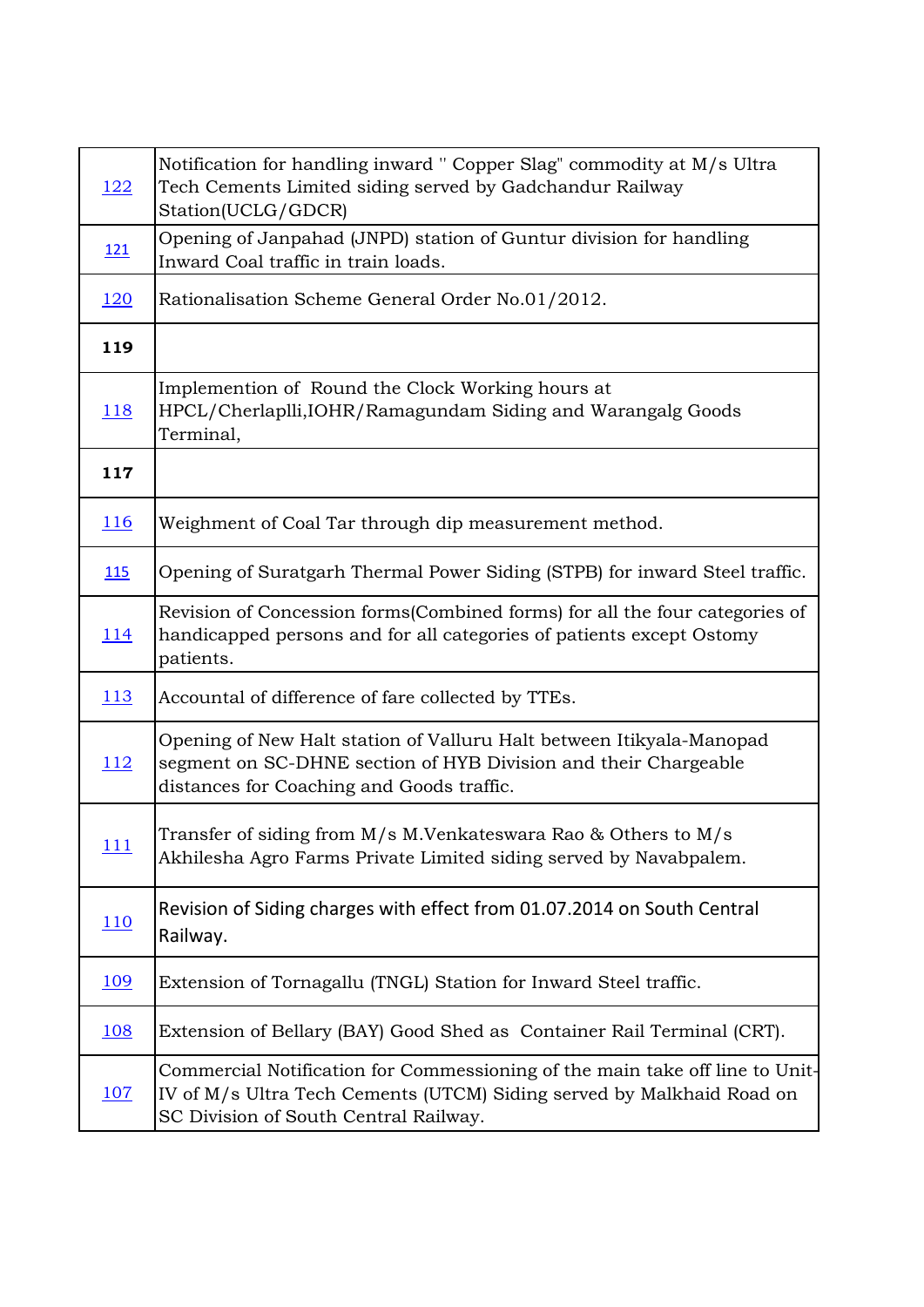| <u> 106</u> | Modification in implemention of revision of passangers fares w.e.f.<br>25.06.2014.                                                                                                       |
|-------------|------------------------------------------------------------------------------------------------------------------------------------------------------------------------------------------|
| 105         | Accountal of difference of fare collected by TTE.                                                                                                                                        |
| <u>104</u>  | Incorporation of Manikgarh Jn. Station Bye Pass I & II of Secunderabad<br>Division in RBS.                                                                                               |
| <u> 103</u> | Extension of Co-user permission for M/s Anand Transport Pvt. Ltd., to Co-<br>use M/s Global Coal & Mining Pvt. Ltd siding served by Asifabad Railway<br>Station.                         |
| <u> 102</u> | Modification in implemention of revision of passangers fares w.e.f.<br>25.06.2014.                                                                                                       |
| 101         | Implemention of revision of passanger fares w.e.f. 25.06.2014.                                                                                                                           |
| <u>100</u>  | Adjustment in Base Freight rates.                                                                                                                                                        |
| 99          | Implementation of revision of passanger fares w.e.f. 25.06.2014.                                                                                                                         |
| 98          | Revised travel entitlement of Gazetted officers on duty passes, privilege<br>passes and post retirement complimentary passes.                                                            |
| 97          | Change of Alphabetical and Numerical code for M/s Gerdau Steels India<br>Limited siding served by Challavaripalli.                                                                       |
| 96          | Provision of additional lines in the Krishnapatnam port siding chargable<br>distance therof.                                                                                             |
| 95          | Opening of Rengali (RGL) Station for " Outward Traffic.                                                                                                                                  |
| 94          | All India Engine hour Cost (AIEHC) for recovery of siding and shunting<br>charges.                                                                                                       |
| 93          | Levy of service Tax on charges for verification of journey details.                                                                                                                      |
| 92          | Classification of Cattle Feed.                                                                                                                                                           |
| 91          | Corrigendum to Consolidated list of Trains notified under "Rajadhani<br>Parcel Service " Premier Parcel Service and " Standard Parcel Service " for<br>chargingg of Parcels and Luggage. |
| 90          | Alphabetical code change of name from M/s Kalyani Gerdau Steels Limited<br>to M/s Gerdau Steels India Limited served by Challavaripalli.                                                 |
| 89          | HOR facility to the Justice (Retd) Shri V. Eswaraiah, Chairman of National<br>Commission for Backward Classes.                                                                           |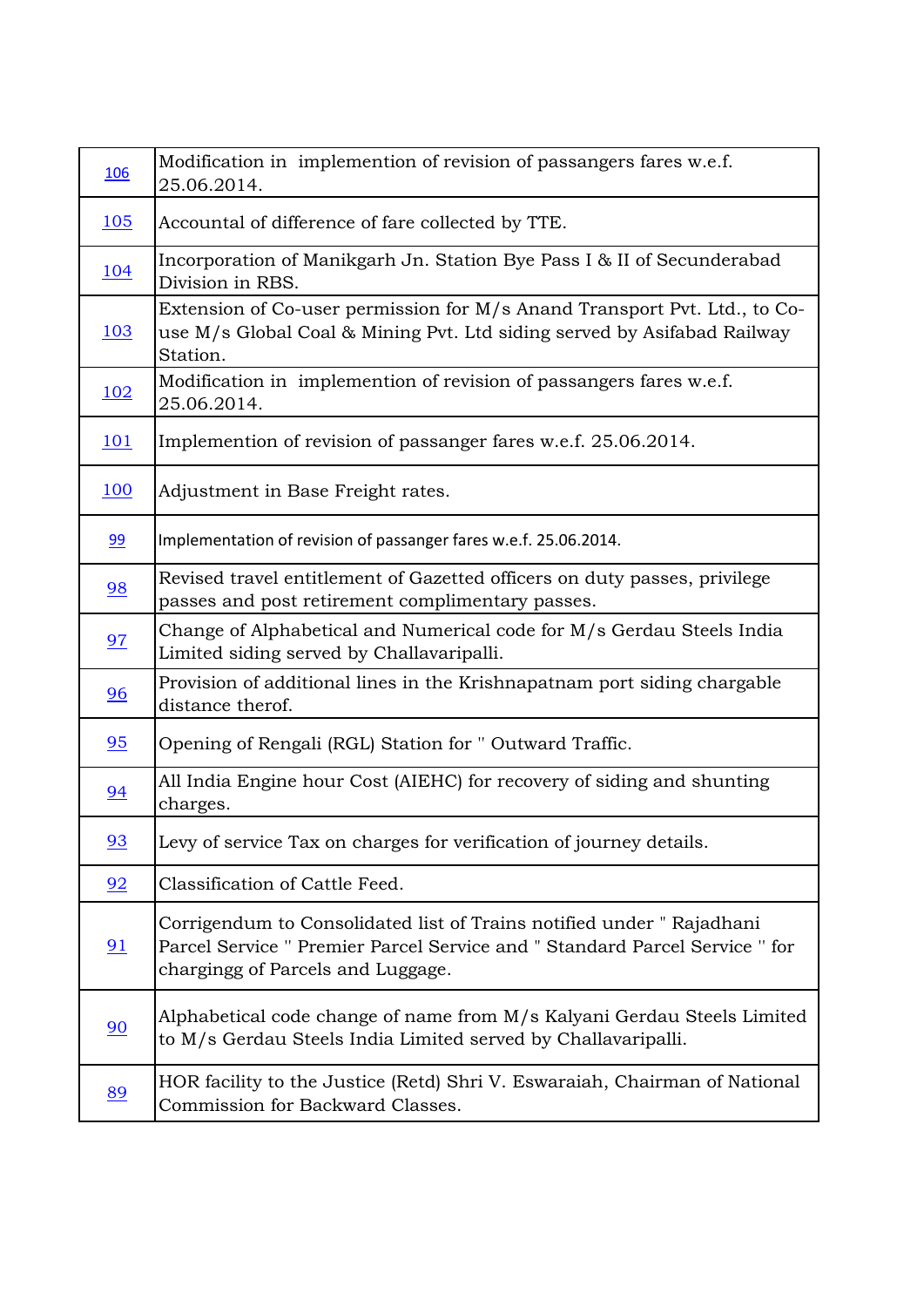| 88              | Permission for M/s Chettinad Logistics as Co-user of M/s Kakinada Sea<br>Port Limited Siding Served by Kakinada(KSLK). |
|-----------------|------------------------------------------------------------------------------------------------------------------------|
| 87              | Rationalisation of Rates structure of Parcel and Luggage.                                                              |
| 86              | Re-opening of Niduguntapalem station for handling inward Food Grains<br>traffic.                                       |
| 85              | Classification of Imported Iron Ore.                                                                                   |
| 84              | Incorporation of Mankigarh Jn Station Bye pass I & II of Secunderabad<br>Division in RBS.                              |
| 83              | Concession to accredited Press Correspondents.                                                                         |
| 82              | Incorporation of Nandipalli (Crossing) Station of Guntur Division in RBS.                                              |
| 81              | Incorporation of Yadavalli (Crossing) Station of Guntur Division in RBS.                                               |
| 80              | Exemption from payment of Wagon Registration Fee.                                                                      |
| $\overline{79}$ | Demurrage, Stabling, Wharfage, Stacking, Waiver and Write off.                                                         |
| $\overline{28}$ | Opening if dumpon NFR and ER for transportaion of consignment to<br>Bangladesh.                                        |
| 77              | Adjustment in Base Freight rates effective from 20.05.2014.                                                            |
| $\overline{26}$ | Revision of Wagon Registration Fee.                                                                                    |
| $\overline{25}$ | Revision of Passangers Fares w.e.f. 20.05.2014.                                                                        |
| <u>74</u>       | Standard rake size of BTPN FROM 49 TO 50 wagons-Exception station<br>unfit to handle 50 wagons.                        |
| 73              | Classofication of High Density Iron Ore.                                                                               |
| $\overline{12}$ | Haulage charges recoverable for movement of notified commodity groups in<br>container.                                 |
| 71              | Incorporation of Sitafalmandi Cabins of Hyberabad Division in RBS.                                                     |
| $\overline{70}$ | Incorporation of Makkapeta (Crossing) Station of Secunderabad Division in<br>RBS.                                      |
| <u>69</u>       | Freight Incentive Scheme for Traditional Empty Flow Direction.                                                         |
| <u>68</u>       | Running of freight trains on CC+8 Routes.                                                                              |
| <u>67</u>       | Incorporation of Aswapuram Station of Secunderabad in RBS.                                                             |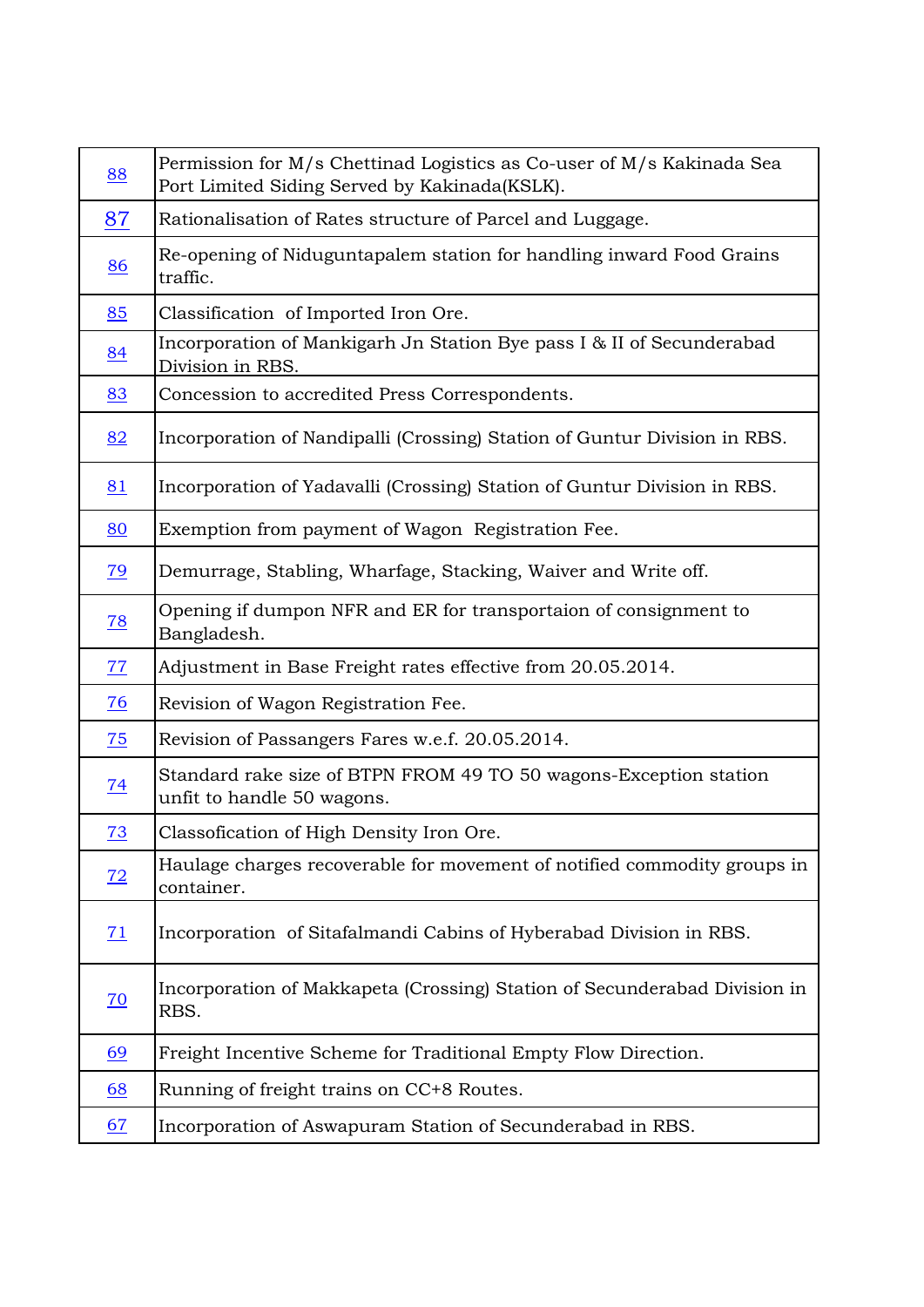| 66               | Permission for M/s Integral Trading & Logistics as Co-User of M/s<br>Kakinada Sea Port Limited SidingServed by Kakinada (KSLK).                                                            |
|------------------|--------------------------------------------------------------------------------------------------------------------------------------------------------------------------------------------|
| 65               | Change of name from M/s Kalyani Gerdau Steels Limited to M/s Gerdau<br>Steels India Limited siding served by Challavaripalli.                                                              |
| <u>64</u>        | Extension of Toranagallu (TNGL) station for Inward Steel traffic.                                                                                                                          |
| <u>63</u>        | Extension of Preferential Traffic Order GO No. 86 upto 30.06.2014.                                                                                                                         |
| <u>62</u>        | Opening freight on through distance basis for M/s Jaypee Balaji Cement<br>Plant served by Revoor Ramapuram station.                                                                        |
| 61               | Opening of Rahuri Goods Shed on Solapur division for inward coal traffic.                                                                                                                  |
| $\underline{60}$ | Exemption from mandatory (100%) weighment in case of containerized<br>import traffic.                                                                                                      |
| $\frac{59}{2}$   | Rebate in freight rates on Alumina for traffic transported in privately<br>Owned wagons of M/s Hindalco Industries Limited.                                                                |
| 58               | Correction of Station name and Alpha code in RBS.                                                                                                                                          |
| 57               | Expansion unit IV of siding facilites of M/s Ultra Tech Cements siding (<br>Rajashree Cement Limited) (UTCM) served by Malkhaid Road on<br>Secunderabad Division of South Central Railway. |
| 56               | Revision of monetary ceiling limit for stationary and mobile non -<br>Commercial staff.                                                                                                    |
| 55               | Rectification of spelling mistakes in RBS.                                                                                                                                                 |
| 54               | Addition / Correction / Deletion in the Numerical code list of N.W. Railway.                                                                                                               |
| 53               | Classification of Carbon Black Feed Stock.                                                                                                                                                 |
| 52               | Dynamic Pricing Policy -Levy of Busy Season Charge.                                                                                                                                        |
| 51               | Rebate in freight rates on Alumina for traffic transported in privately<br>Owned wagons of M/s Hindalco Industries Limited -Additional loading<br>point.                                   |
| $\underline{50}$ | Nomination of Station as CRTs for handling Container Traffic.                                                                                                                              |
| $\underline{49}$ | Rationalization scheme General Order No.01/2012                                                                                                                                            |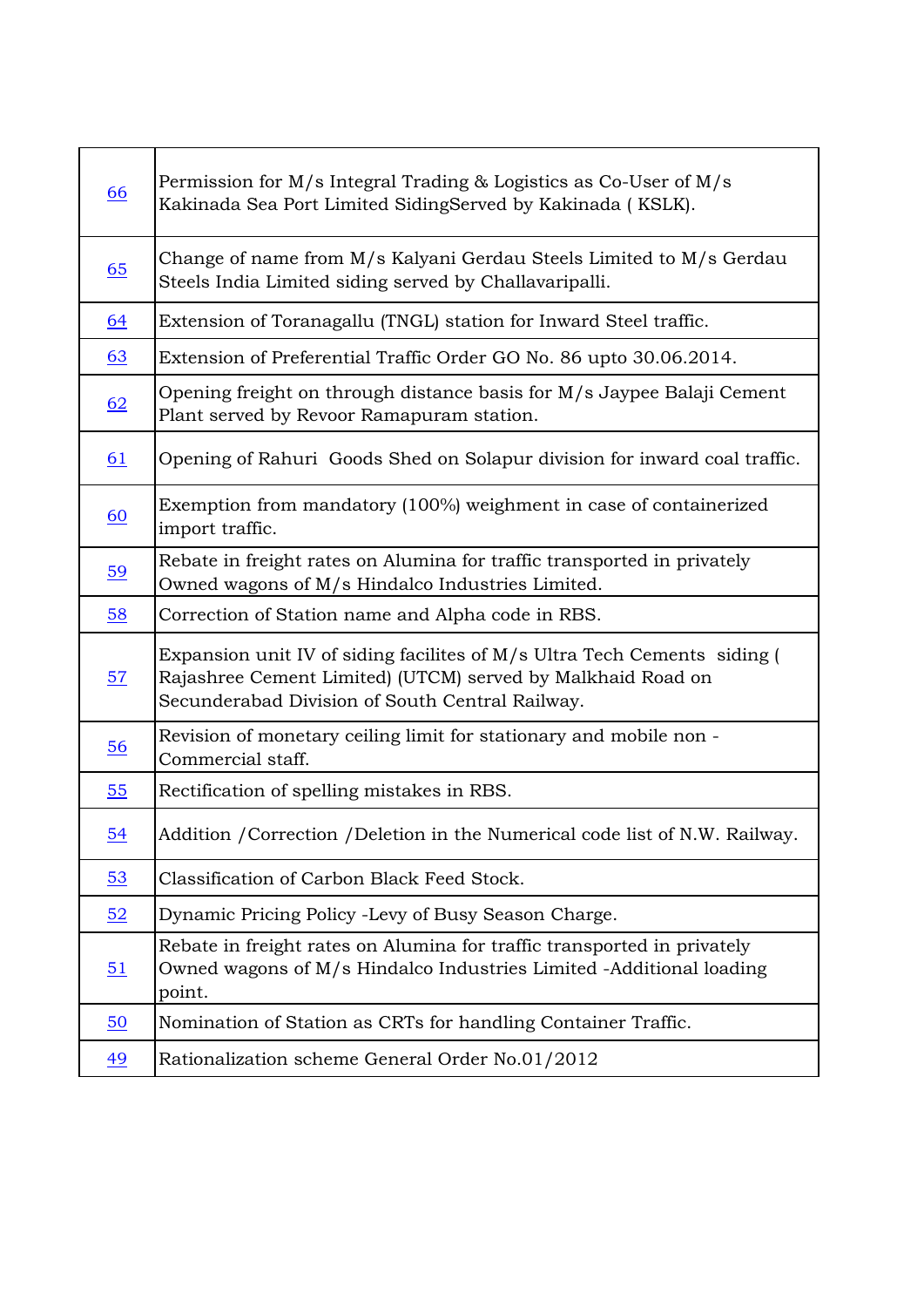| 48               | Refund of 5% of the Service Charge of the basic fare on booking of special<br>trains/coaches by IRCTC on behalf of Ministry of Home Affairs for<br>movement of paramilitary forces during general election 2014.                     |
|------------------|--------------------------------------------------------------------------------------------------------------------------------------------------------------------------------------------------------------------------------------|
| 47               | <b>CANCELLED</b>                                                                                                                                                                                                                     |
| 46               | <b>CANCELLED</b>                                                                                                                                                                                                                     |
| 45               | <b>CANCELLED</b>                                                                                                                                                                                                                     |
| 44               | Revision of rates of miscellaneous charges.                                                                                                                                                                                          |
| $\underline{43}$ | Operation of Container Trains by Private Container Operator(PCO) in<br>Railway owned Terminals.                                                                                                                                      |
| 42               | Sub:- Permission to CONCOR to access M/s. JSW Steel Ltd., siding Vasind<br>(JSWV) for loading of export traffic of galvanized and colour oated coils and<br>sheets in container rakess.                                              |
| 41               | Opening of AZNI station for outward and inward Parcel Traffic.                                                                                                                                                                       |
| $\underline{40}$ | Joint procedure Order regarding utilization of cash imprest with Station<br>Manager/Station Master for petty repairs and upkeep of station premises.                                                                                 |
| 39               | Working hours for POL unloading sidings and stations.                                                                                                                                                                                |
| $\frac{38}{2}$   | Examption from Mandatory (100%) weighment in Case of containerized<br>import traffic.                                                                                                                                                |
| 37               | Closure of M/s Mysore Petro Chemicals Limited served by Chiksugar.                                                                                                                                                                   |
| $\frac{36}{5}$   | Opening of New halt station of Gandhipuram Halt between Karepalli Jn -<br>Chimalpahad segment on Karepalli Jn-Bhadrachalam Road section of<br>Secunderabad Division and their Chargable distances for Coaching and<br>Goods traffic. |
| 35               | Procedure for booking of special trains/Coaches by IRCTC on bahalf of<br>Ministry of Home Affairs for movement of Paramilitary forces during general<br>Election 2014.                                                               |
| $\underline{34}$ | Addendum to list of "Nitified Station 'for the purpose of removal of goods<br>without delay.                                                                                                                                         |
| 33               | Earmarking of accommodation for GRP/RPF in trains.                                                                                                                                                                                   |
| $\frac{32}{2}$   | Complimentary card passes issued on gallantary account to receipents of<br>Chakra awards.                                                                                                                                            |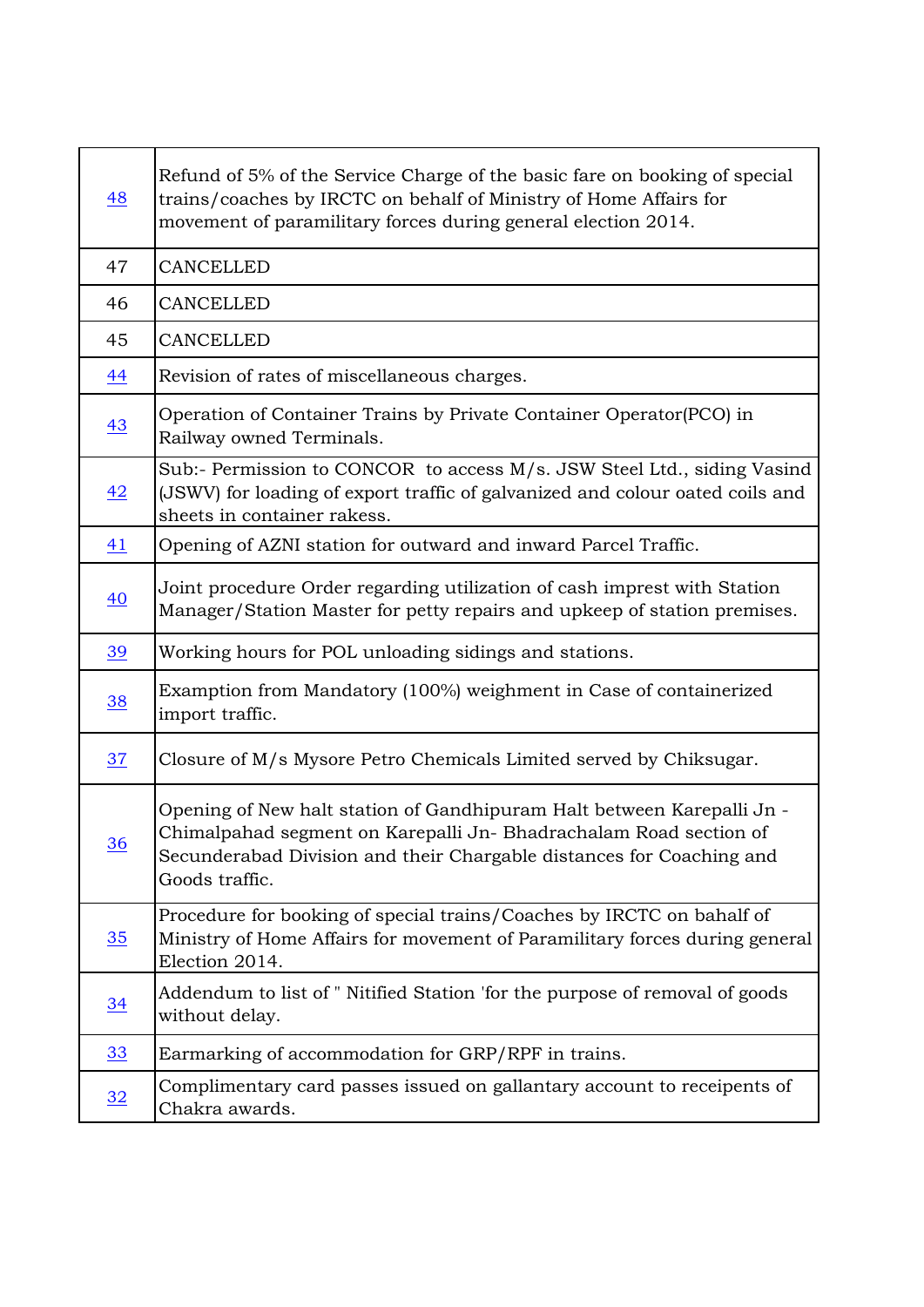| 31               | Scheme for upgradation of waiting list passangers.                                                                                                                                                |
|------------------|---------------------------------------------------------------------------------------------------------------------------------------------------------------------------------------------------|
| $\overline{30}$  | Amendment in Tatkal Scheme.                                                                                                                                                                       |
| $\overline{29}$  | Launch of SMS alert service to passangers -feeding of mobile numbers of<br>passangers.                                                                                                            |
| $\overline{28}$  | Movement of Restricted Commodites in Import Containers.                                                                                                                                           |
| 27               | Rationalization scheme General Order No.01/2012 Amendment No.6.                                                                                                                                   |
| 26               | Opening of New halt station of Chikna between Karkheli-Samrala halt<br>segment on MUE-JKM section of HYB Division and their Chargable<br>distance for Coaching and Goods traffic.                 |
| 25               | Notified Station ' for the purpose of removal of goods without delay.                                                                                                                             |
| $\overline{24}$  | Grant of refund from PRS on Cancellation of tickets Computerised<br>Coaching refund scheme.                                                                                                       |
| $\overline{23}$  | Opening of "chikna" new halt station at kms 409/900 to 410/230 (330<br>Mtrs) near "Chikna" village Karkheli and Samrala Railway stations on<br>Secundrabad-Mudkhed section of Hyberabad Division. |
| $\overline{22}$  | Weighment of trains in electronic in -motion weighbridge. List of Associate<br>and Alternate associate weighbridge.                                                                               |
| <u>21</u>        | Opening of Guntakal West station for handling Inward/Outward traffic<br>Except POL, Iron and Steel.                                                                                               |
| $\overline{20}$  | Permission for M/s Karam Chand Thapar & Bros (Coal Sales) Limited as Co-<br>user of M/s Kakinada Sea Port Limited siding Served by Kakinada (KSLK).                                               |
| <u> 19</u>       | Free time for loading / unloading of BCFC wagons.                                                                                                                                                 |
| <u>18</u>        | Opening of Mandya Good Shed for handling Inward Steel consignment<br>(Crane Consignment).                                                                                                         |
| 17               | Allotment of Alpha Code to Hisar POL unloading point served by Hisar<br>Jn.(N.Rly).                                                                                                               |
| $\underline{16}$ | M/s Ramco Cements Limited siding served by Jaggayyapet Town Railway<br>Station in Secunderabad Division on South Central Railway (MRCJ)<br>permitted for handling Inward Traffic of Slag          |
| 15               | Closure of Ramganga Bridge Badaum section in Izzat Nagar division Due to<br>gauge conversion.                                                                                                     |
| <u> 14</u>       | Haulage charges for Postal Traffic.                                                                                                                                                               |